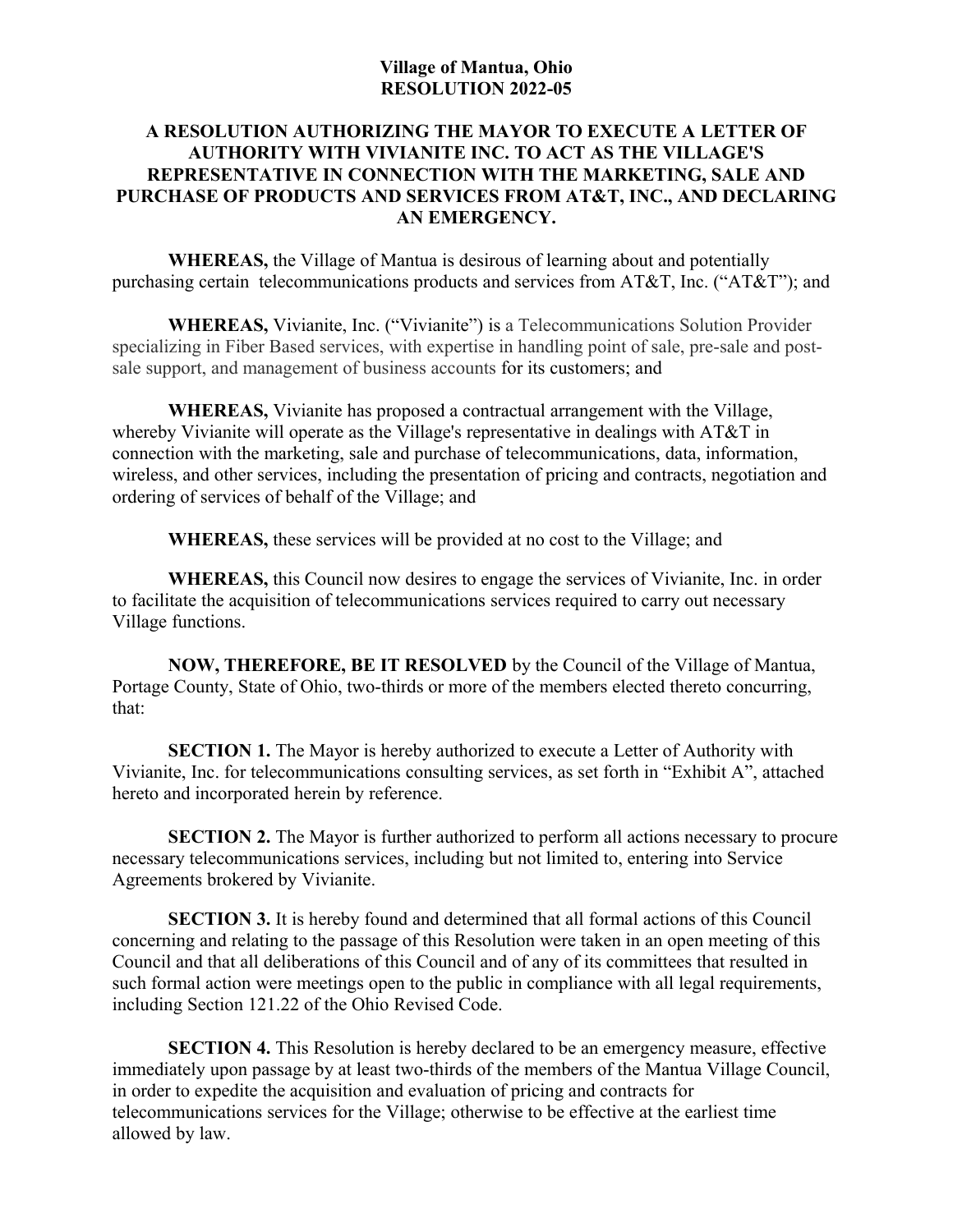# **Village of Mantua, Ohio RESOLUTION 2022-05**

**PASSED AS EMERGENCY** this  $15<sup>th</sup>$  day of February , 2022.

ATTEST:

Mayor Linda Clark Teresa Criblez, Fiscal Officer

I hereby certify that this Resolution was duly published by public posting at pre-designated posting places on the \_\_\_\_\_\_\_ day of \_\_\_\_February \_\_, 2022.

Approved as to legal form by:

Teresa Criblez, Fiscal Officer

Michele Stuck, Solicitor